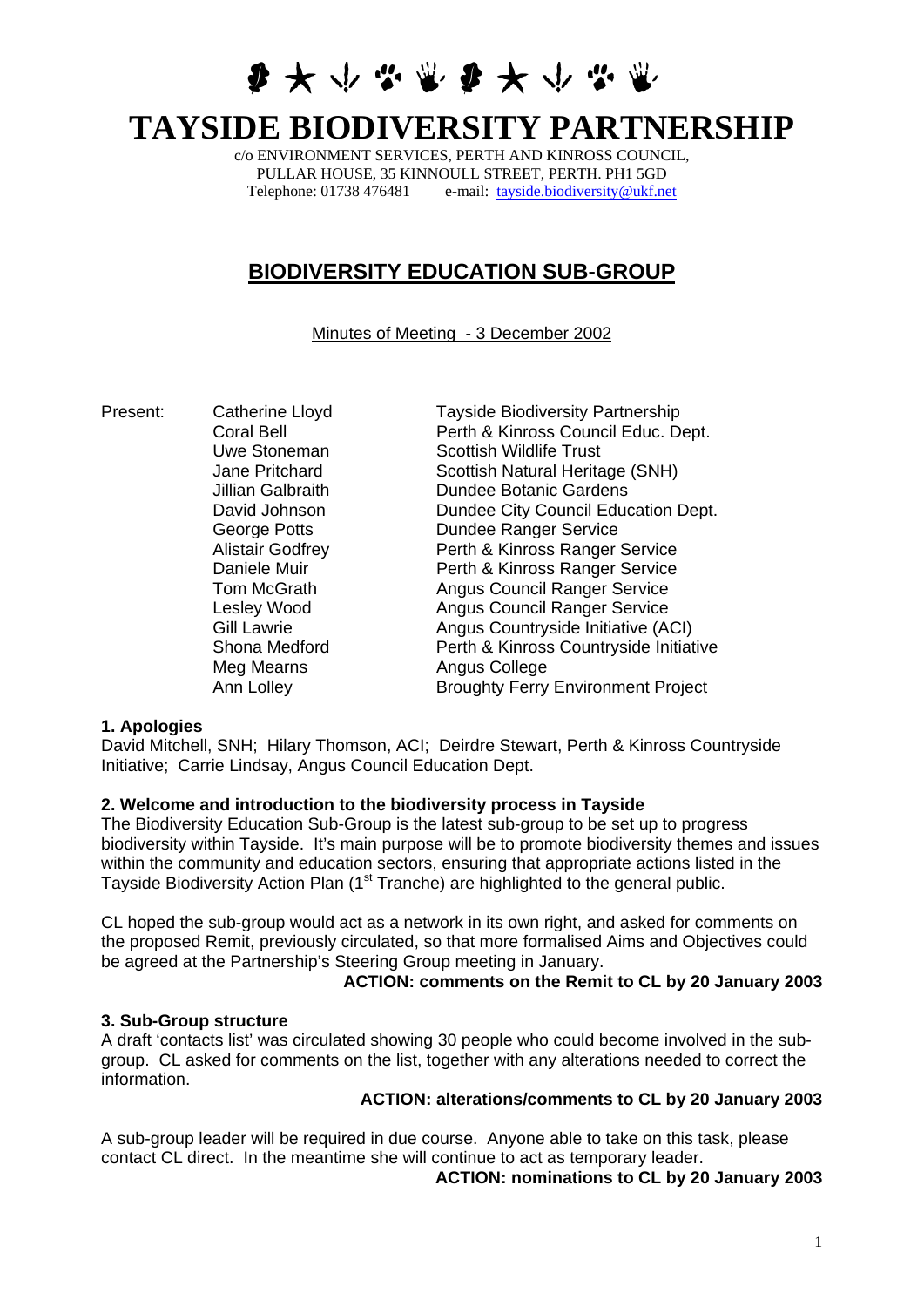## **4. Round-the-table introductions**

Everyone introduced themselves and talked about how they were involved with environmental education and biodiversity.

## **5. Integrating Biodiversity into the School Curriculum – Perth & Kinross Case Studies**

CB explained P&K Council's environmental education framework with examples of projects at eco-school Goodlyburn PS. DJ confirmed that Dundee City Council were re-writing their environmental studies to include local issues.

It was agreed that most teachers are interested in environmental education training but that there is a need for environmental resources to be easily available. It is also important to involve head teachers. GL proposed that Student Teachers' Training should be linked to biodiversity issues; the ACI were involving local schools with their resource boxes and teacher training. JP reminded everyone of the SNH Sharing Good Practice Programme.

#### **ACTION: JP to keep Education sub-group informed of appropriate courses in the Programme**

There was general discussion regarding the range of health and safety issues / risk assessments and the importance of getting children into the outdoors, as well as spreading their visit over the entire year. The high cost of bus travel and the need for simplifying and extending the life span of grant applications was discussed.

#### **ACTION: SNH/DCC/AC/P&KC to look into simplified travel grants system for biodiversity visits**

US suggested instigating a similar system to that run by SWT in Inverness some years ago – a "Schools Outpack" with a variety of generic risk assessments for such activities as pond dipping, sketching, etc.; with lists of sites with parking and toilet facilities; hospital information, links with the curriculum – and links to the Local Biodiversity Action Plan (LBAP).

**ACTION: SWT/TBP to consider possibilities for similar system in Tayside** 

#### **6. Celebrating Biodiversity – National Backyard Biodiversity Day**

CL circulated information about this event and confirmed that from being a southern-based initiative (set up by the charity Action for Biology in Education), it had spread to various LBAP areas in Scotland last year. The Scottish Biodiversity Forum had proposed that it should be a nationally celebrated day in 2003. It was agreed that events could be held on any day around midsummer, although the official Backyard Biodiversity Day would be Friday, 20<sup>th</sup> June 2003.

CL asked if the Education sub-group would be willing to 'adopt' the event and to plan a programme of events within Tayside to raise awareness of biodiversity and education. CL will be reporting ideas back to the Partnership Steering Group at the end of January.

**ACTION: ALL – all ideas for BBD to CL by 20 January 2003** 

#### **7. Sub-Group Remit.**

It was agreed that once a programme of events had been agreed for BBD, a working group from within the sub-group would take the matter forward.

There was also discussion regarding the possible splitting of the sub-group into formal and informal environmental education groups. Further discussion will be required.

#### **ACTION: ALL – comments on the way forward to CL by 20 January 2003**

#### **8. Any Other Business.**

TMcG explained the Angus Rangers' involvement in preparing the "Hospitals, Sheltered Housing and Nursing Homes Habitat Action Plan" and their leading on the pilot project arising from it. Each burgh in Angus will have a chosen nursing home that will have bird feeding stations and nestboxes provided, together with ID material to interest the residents, staff and visitors. The Ranger Service is taking this project forward and it is hoped to widen the idea out to all of Tayside in due course.